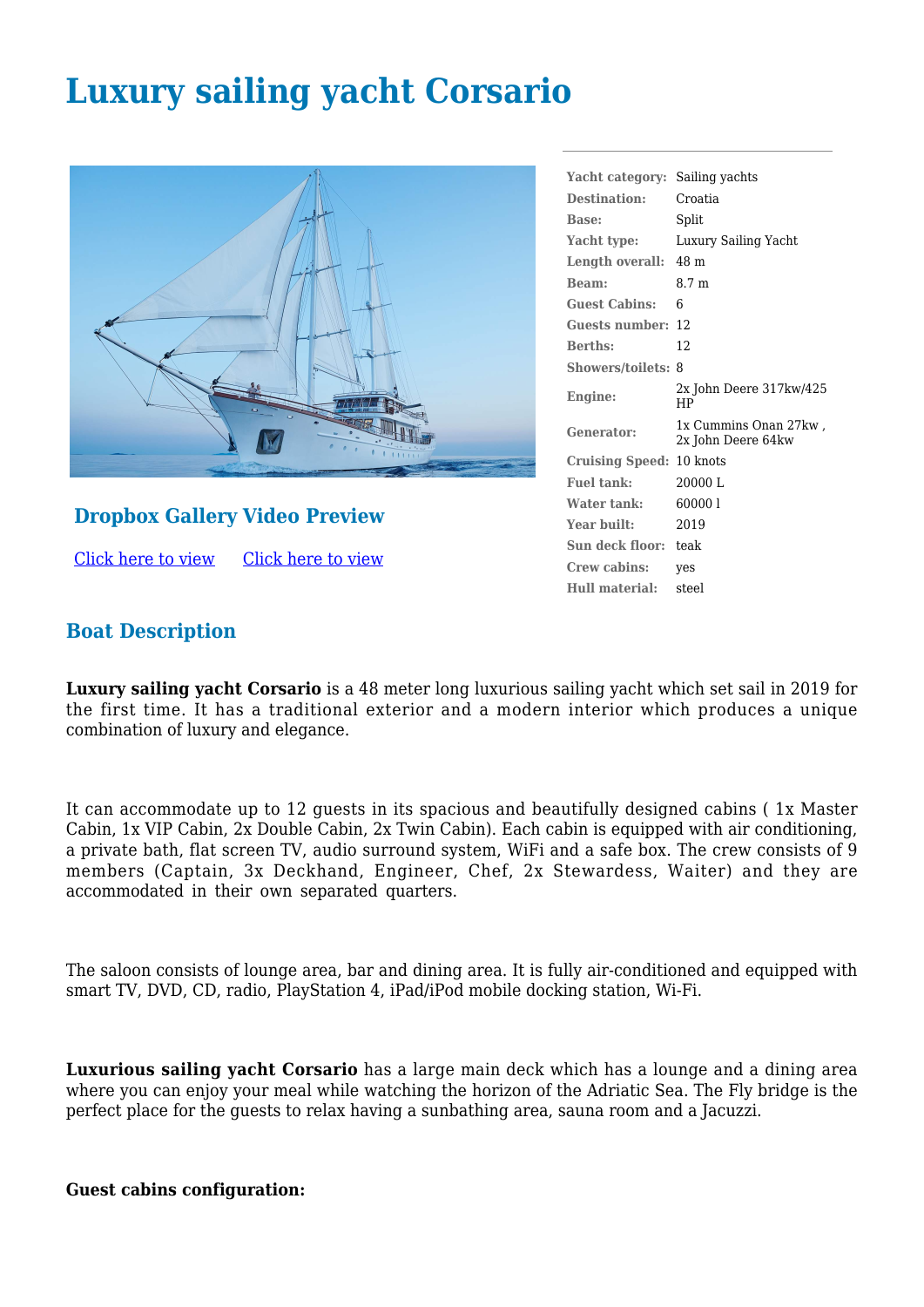| 1 Master Cabin | Cabin 32 m2, with double bed (200*205 cm). Private bathroom with shower,<br>home toilet and floor heating.                               |
|----------------|------------------------------------------------------------------------------------------------------------------------------------------|
| 1 VIP Cabin    | Cabin 30 m2, with double bed (180*200 cm). Private bathroom with shower,<br>home toilet and floor heating.                               |
|                | 2 Double Cabins $\frac{\text{Cabin}}{\text{home} \text{}18 \text{ m2}}$ , with double bed (160*205 cm). Private bathroom with shower and |
| 2 Twin Cabins  | Cabin 17 m2, with two twin beds (85*200 cm) Private bathroom with shower and<br>home type toilet.                                        |

- Each of the cabins has wardrobe, 24 V/220 electricity, hair dryers, its own en suite bathroom home type with shampoo, toilet paper, soap and shower
- Beach towels: 1 per person per week as well as on request
- Bathroom towels: changed on request
- Bedding info: bed sheets are included in price and can be changed on request
- Air-condition: 24 hours/ day
- TV in every cabin
- WiFi in every cabin
- Safe box in every cabin
- Surround system with separate controls

### **Interior**

- Air conditioning throughout guest and crew areas
- The Main Saloon combines a spacious and luxury dining area with an elegant bar and lounge seating area with with TV, DVD, CD, radio, PlayStation 4
- WiFi mobile internet connection
- iPad/iPod/mobile docking station
- Bar office area in the saloon
- Separate galley and crew quarters

#### **Deck**

- The aft deck has a cushioned area offering space for relaxing
- Beautiful dining table
- Hard top at the aft deck providing lots of sun shade

### **Fly bridge**

- Jacuzzi
- Sauna
- Vast sunbathing area

### **Leisure equipment:**

• Tender boat: Pro Line 550 with Yamaha 100HP outboarder